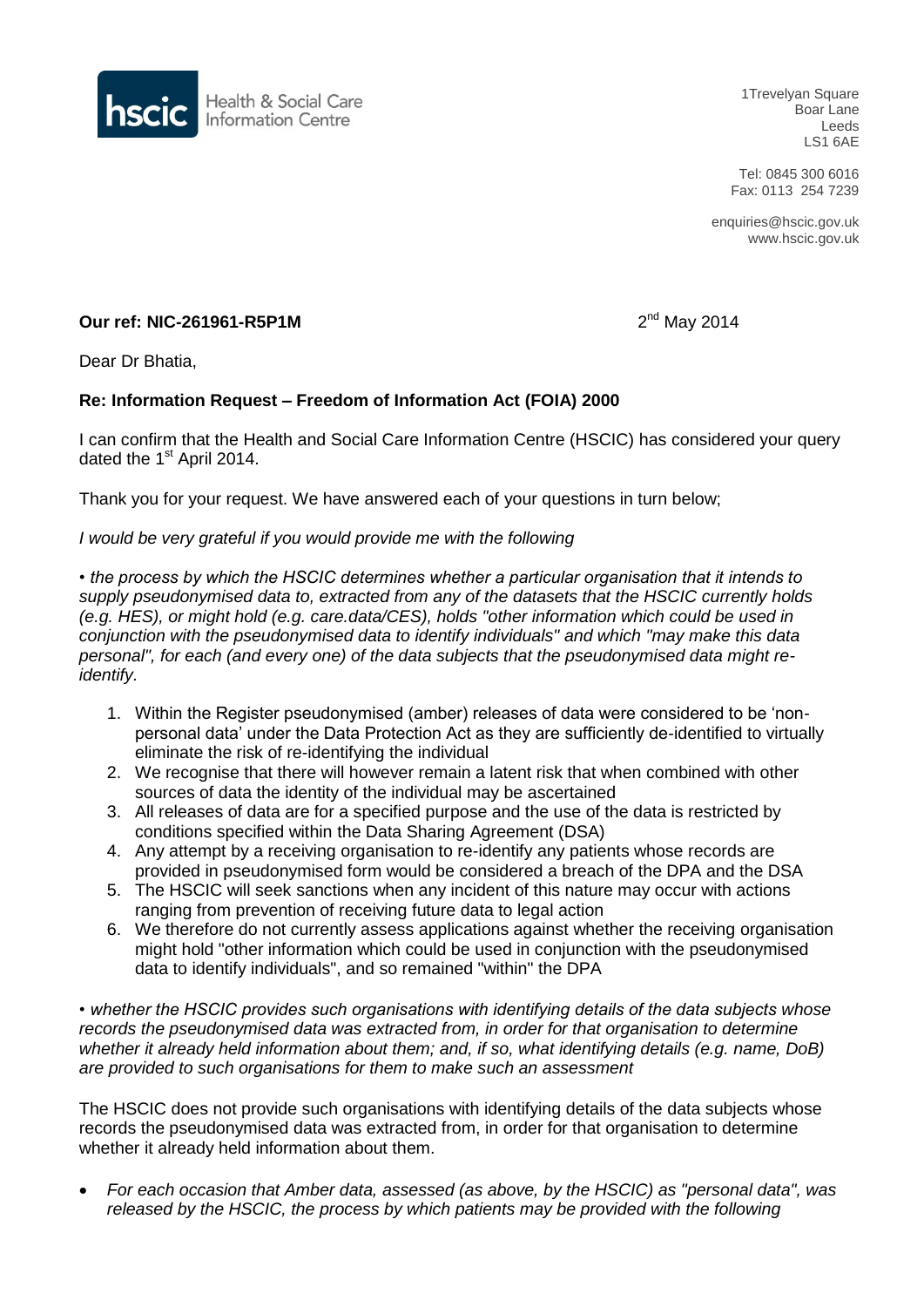

## *information.*

- *to whom was their Amber, personal data provided (i.e. the name of the organisation)*
- *the date that their Amber, personal data was released to the organisation*
- *for what purpose was that Amber, personal data released to that organisation*
- *for what charge ("cost recovery" or otherwise)*

The HSCIC does not provide individual patients with the required information where pseudonymised data has been released. We have published a register of approved data releases on the HSCIC website, however, and this will provide details of pseudonymised data released to customers:

# <http://www.hscic.gov.uk/dataregister>

Section 7 of the Data Protection Act 1998 gives individuals the right to request access to personal records held on them by persons or organisations such as the HSCIC. This is known as a Subject Access Request (SAR). Further to this, an individual is entitled to be told:

• whether any personal data is being processed:

• given a description of the personal data, the reasons it is being processed, and whether it will be given to any other organisations or people;

- given a copy of the information comprising the data; and
- given details of the source of the data (where this is available).

Information regarding how to make a Subject Access Request and the relevant documentation to be completed is available via the HSCIC website:

## <http://www.hscic.gov.uk/policyprocs>

We do not retain a copy of the de-identified data that was supplied to any customer, and because the data is de-identified, the customer will also not be able to identify records that relate to an individual.

The charge made for the supply of any data via the Data Linkage and Extract Service (DLES) within the HSCIC is on a cost recovery basis, and covered the costs of providing the extract. Neither the Health and Social Care Information Centre (HSCIC) or The NHS Information Centre make any profit from the supply of data, nor did it subsidise any organisation for receiving it. They were required under Treasury rules to recover the costs of providing the data. Charges therefore varied depending on the complexity of the data request and the time taken to prepare and supply the data. The table of charges is available on the HSCIC website:

## <http://www.hscic.gov.uk/dles>

In line with the Information Commissioner's directive on the disclosure of information under the Freedom of Information Act 2000 your request will form part of our disclosure log. Therefore, a version of our response which will protect your anonymity will be posted on the HSCIC website.

I trust you are satisfied with our response to your request for information. However, if you are not satisfied, you may request a review from a suitably qualified member of staff not involved in the initial query, via the [enquiries@hscic.gov.uk](mailto:xxxxxxxxx@xxxxx.xxx.xx) e mail address or by post at the above postal address.